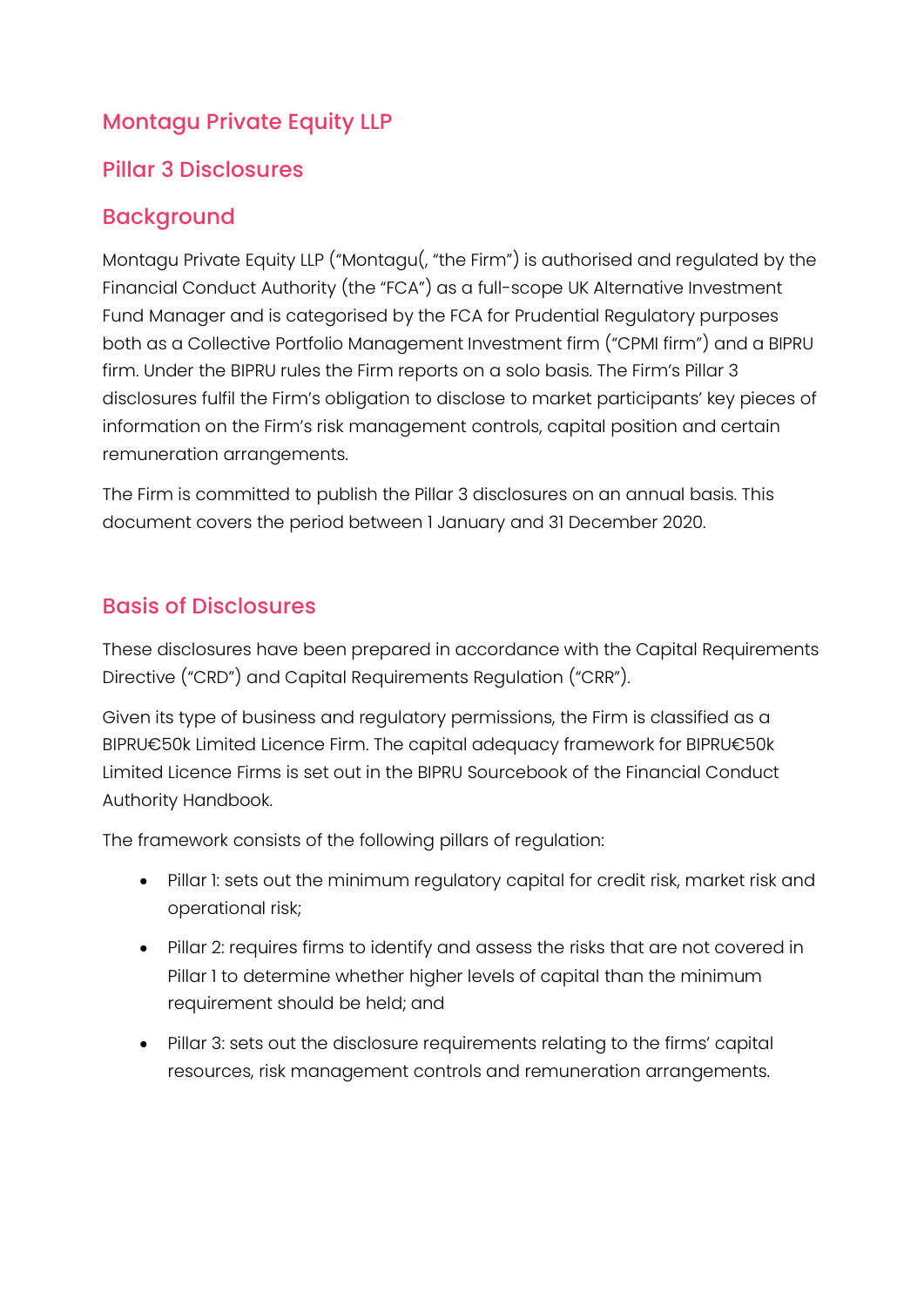### Risk Management

The Firm's Board determines its business strategy and the level of risk acceptable to the Firm. The Firm has additionally implemented a risk management framework that recognises the risks that the business faces and how those risks may be monitored, mitigated and assessed on an ongoing basis. The Firm has in place controls and procedures necessary to manage those risks.

## Regulatory Capital

The Firm is a limited liability partnership and its capital arrangements are established in its LLP agreement.

### Capital Resources

The Firm's Tier 1 capital resources represent its primary source of funding and as the Firm does not currently have Tier 2 or Tier 3 capital, the Tier 1 capital forms the Firm's regulatory capital.

|                           | to the nearest £'000 |
|---------------------------|----------------------|
| Tier 1 Capital            | 14,036               |
| Deductions                | IO                   |
| Tier 2 Capital            | 0                    |
| Tier 3 Capital            | Ю                    |
| <b>Regulatory Capital</b> | 14,036               |

### Capital Requirements

• Pillar 1 – Minimum Capital Requirement

As of 31 December 2020, the Firm's minimum capital requirement was £8,406,979. It was determined by its Fixed Overhead Requirement which was the higher than the sum of its credit risk and market risk requirements, as well as the capital required to be held as a result of the ICAAP and winddown analysis.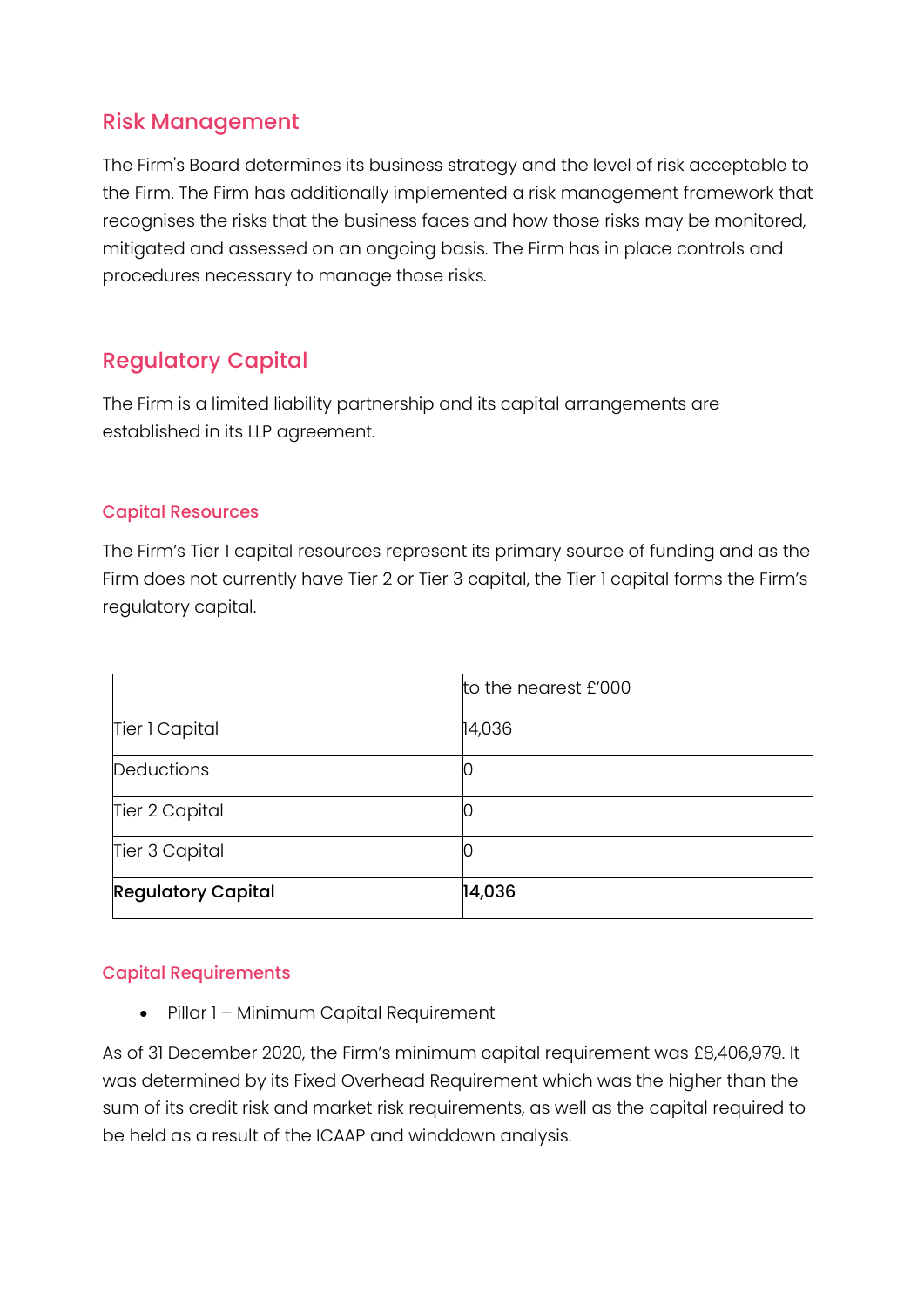• Pillar 2 Assessment

As part of the ICAAP, the Firm has conducted an internal assessment of the risks and the additional capital necessary to cover those risks. The Firm has identified the main risks it faces as follows:

Business Risk – This risk covers a range of scenarios including investor defaults and poor investment decisions that result in reduced fee income for the Firm. Through its governance and risk management framework, the Firm believes these risks can be managed via management expertise and decision making, solid investor relationships and a strong and well-diversified investor base.

Economic Risk – This risk represents the impact that a severe economic downturn may have on the Firm's fee income.

Operational Risk – This risk covers a range of operational exposures including the risk of the loss of key personnel and several potential legal and regulatory risks. The Firm's risk management framework aims to identify and mitigate the potential risks that are inherent in its business and establish policies and procedures designed to manage and mitigate them. A key element of this risk management protocol is to ensure that all staff are aware of their individual responsibilities in this respect.

Credit Risk – The Firm is not exposed to significant credit risk as it neither holds client money nor provides credit facilities to clients. The Firm's main exposure to credit risk ithe exposure to banks where cash is deposited. The Firm holds all its cash balances with banks assigned high credit ratings.

Market Risk – The Firm does not hold any trading book, commodity, or foreign currency positions. Its market risk is limited to foreign exchange risk on its accounts receivable in foreign currency The Firm therefore considers its exposure to market risk to be minimal.

The ICAAP confirmed that the Firm had adequate capital to cover the risks identified.

• Capital Resources Requirement

As determined by the ICAAP, the Firm's capital resources requirement as of 31 December 2020 was £8,406,979 being the higher of the Pillar 1 minimum capital requirement, Pillar 2 assessment and the winddown requirement.

• AIFMD Capital Requirements

The firm is a full-scope UK Alternative Investment Fund Manager ("AIFM").

As an AIFM, the Firm is required to maintain initial capital of €125,000. The firm is also required to maintain own funds equal to the higher of: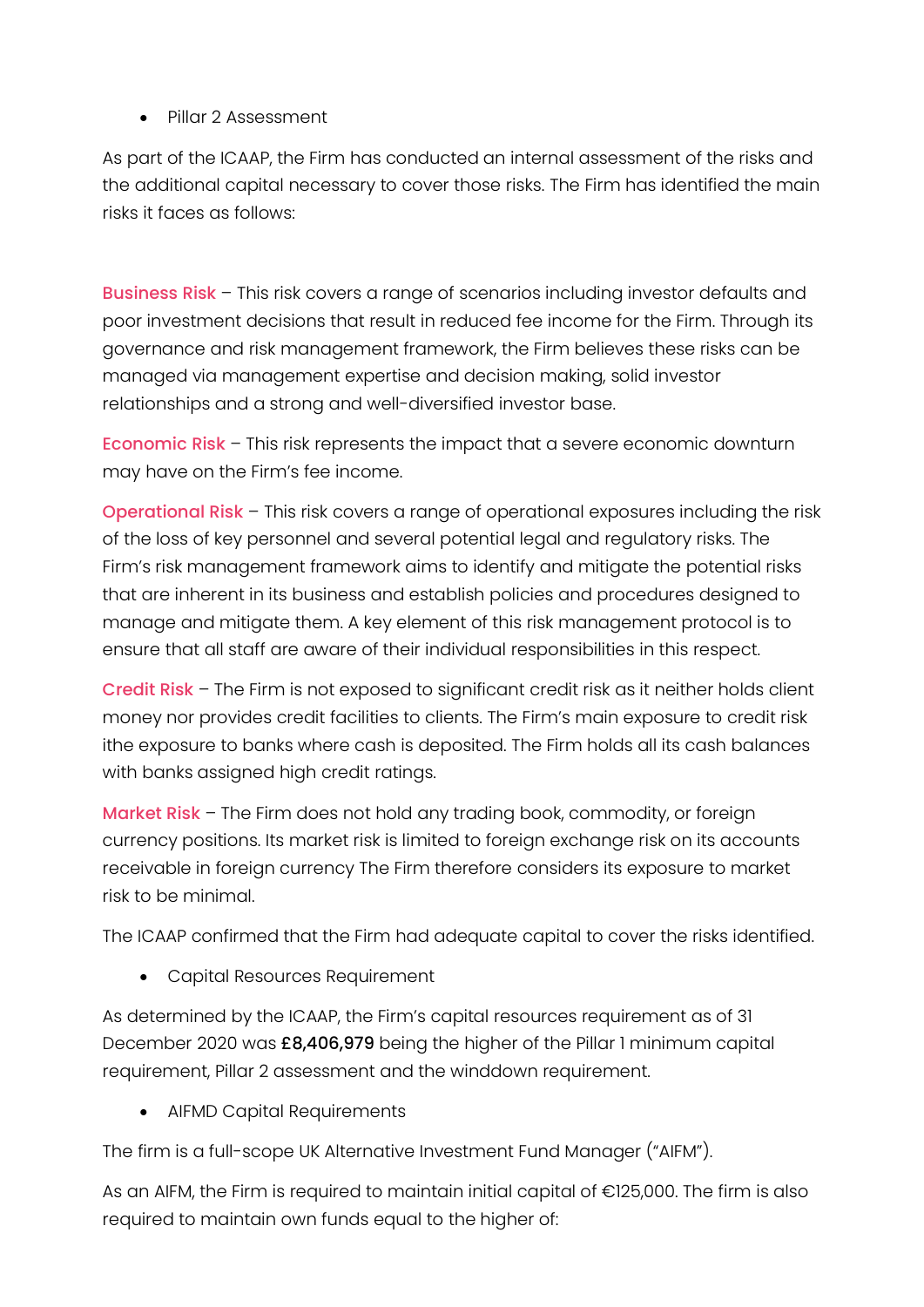- a) One quarter of a fixed annual overheads plus the Professional Indemnity Insurance (PII) capital requirement; or
- b) Funds under management requirement this is the base capital requirement plus 0.02% of the amount by which the total value of funds under management exceeds €250million (subject to a cap of €10million).

It was determined that the higher of these two figures was £8,664,979 being the sum representing one quarter of the firm's fixed annual overheads plus the PII capital requirement.

The firm's overall regulatory capital requirement is therefore £8,664,979 being the higher of the two capital requirement assessments that the firm is subject to under BIPRU and AIFMD.

## Remuneration

### Background

For remuneration purposes the Firm is currently subject to the FCA's AIFM Remuneration Code as contained in SYSC19B of the FCA Handbook in relation to the AIFs that it manages. SYSC 19C 1.1A provides that a CPMI firm that is also a full-scope UK AIFM only needs to demonstrate compliance with the AIFMD Remuneration Code (SYSC 19B).

#### Remuneration Policy

In line with the requirements of AIFMD, the LLP has a remuneration policy which incorporates the relevant principles governing how the company remunerates its members of staff. This policy is reviewed on at least an annual basis.

#### Remuneration Committee

The LLP has a Remuneration Committee (C Masterson (Chairman), J Gatenby (CEO), D Fischer, E Shuckburgh, G Hislop, C Clifford, G Jabalot, P Ambrosi, M Dunfoy and W Stokhuyzen) that is responsible for discussing and approving all recommendations of remuneration for the LLP group employees and profit allocations to members, as well as ratifying promotions.

#### Link between pay and performance

As permitted by the General Guidance on the AIFM Remuneration Code, the Firm has decided to disapply the Pay-out process rules on the grounds of proportionality.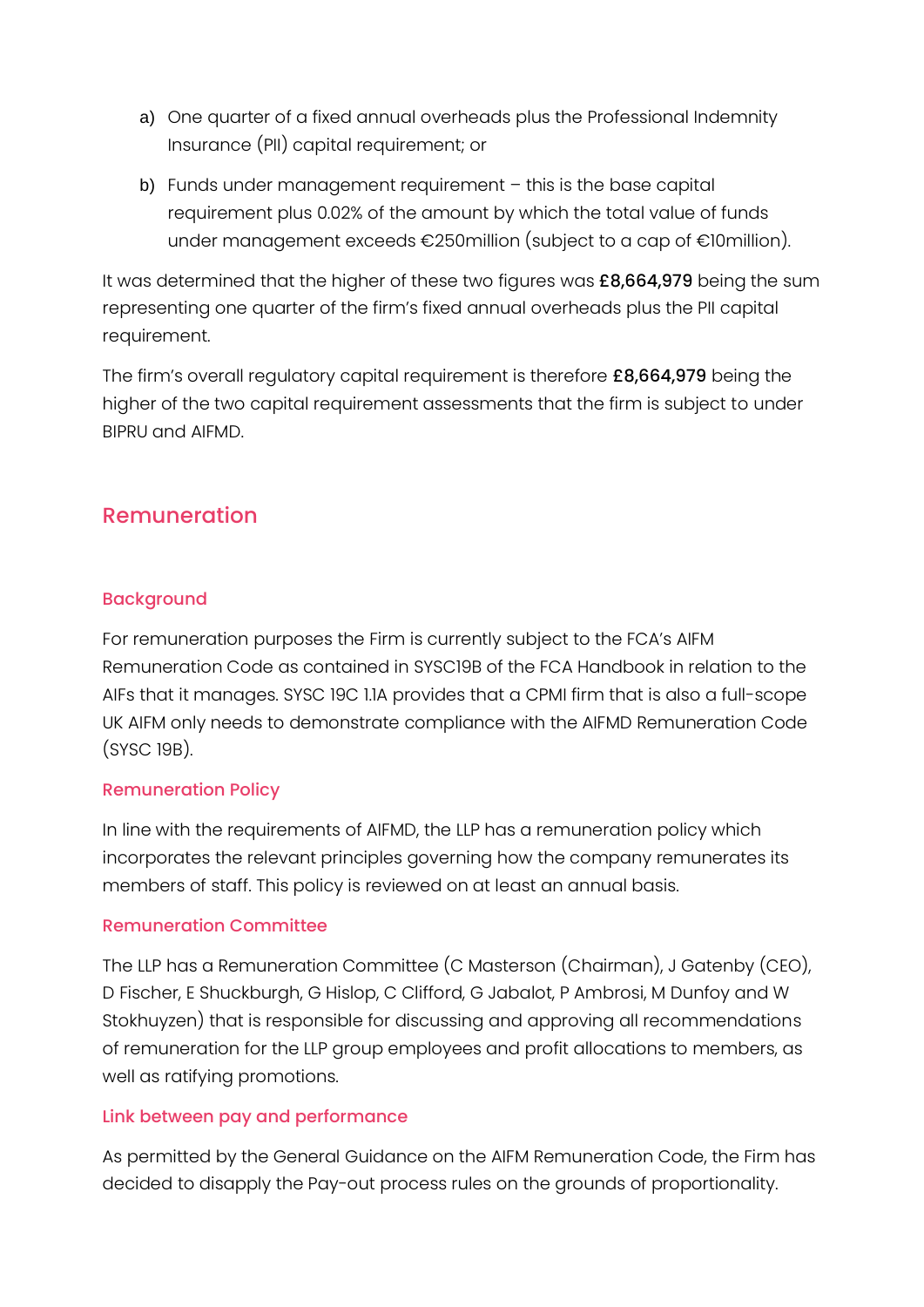The Firm's remuneration arrangements have been designed in a manner that (i) are consistent with and promote sound and effective risk management, (ii) do not encourage risk-taking that is inconsistent with the risk profile of the funds that it manages, and (iii) do not impair compliance with the company's duty to act in the best interest of the investors in the funds.

The Firm's Remuneration Policy links an individual's rewards to the success of the Firm's success as a whole. The Firm's Remuneration Policy is designed to foster a team approach and culture and is aligned with the overall aim of the Firm of generating superior performance for its investors. As pay is linked to the overall performance of the Firm, the focus is on consistent investment performance over the long term to ensure sustainability of revenue.

Members are entitled to profit allocations which are determined with reference to the firm's performance that year. The share of profits received by members is intended to be commensurate to their experience and their contribution to the Firm's activities, competitive by industry standards and retentive. None of the profit share is paid out of individual Funds nor is any element of it guaranteed.

Employees participate in an annual performance related, discretionary bonus scheme. The purpose of the scheme is to reward employees for their contribution to the business during the year. The level of bonus payments is determined by the profits of the Firm and the personal performance of the individuals concerned. Where profits are reduced, so is the amount available for annual discretionary bonuses.

### Identified Staff

In line with its interpretation of the provisions of the AIFMD and subject to any future change in accordance with applicable laws, regulation and/or guidance, the firm identifies individuals whose professional activities have a material impact on the risk profiles of the company and the funds that it manages ("Identified Staff"), including:

- Directors;
- Senior management;
- Heads of control functions;
- Other risk takers such as: all staff members whose professional activities either individually or collectively, as members of a group – can have a material influence on the risk profiles of the AIFM or of a fund that it manages;
- Heads of portfolio management, human resources, marketing and administration.